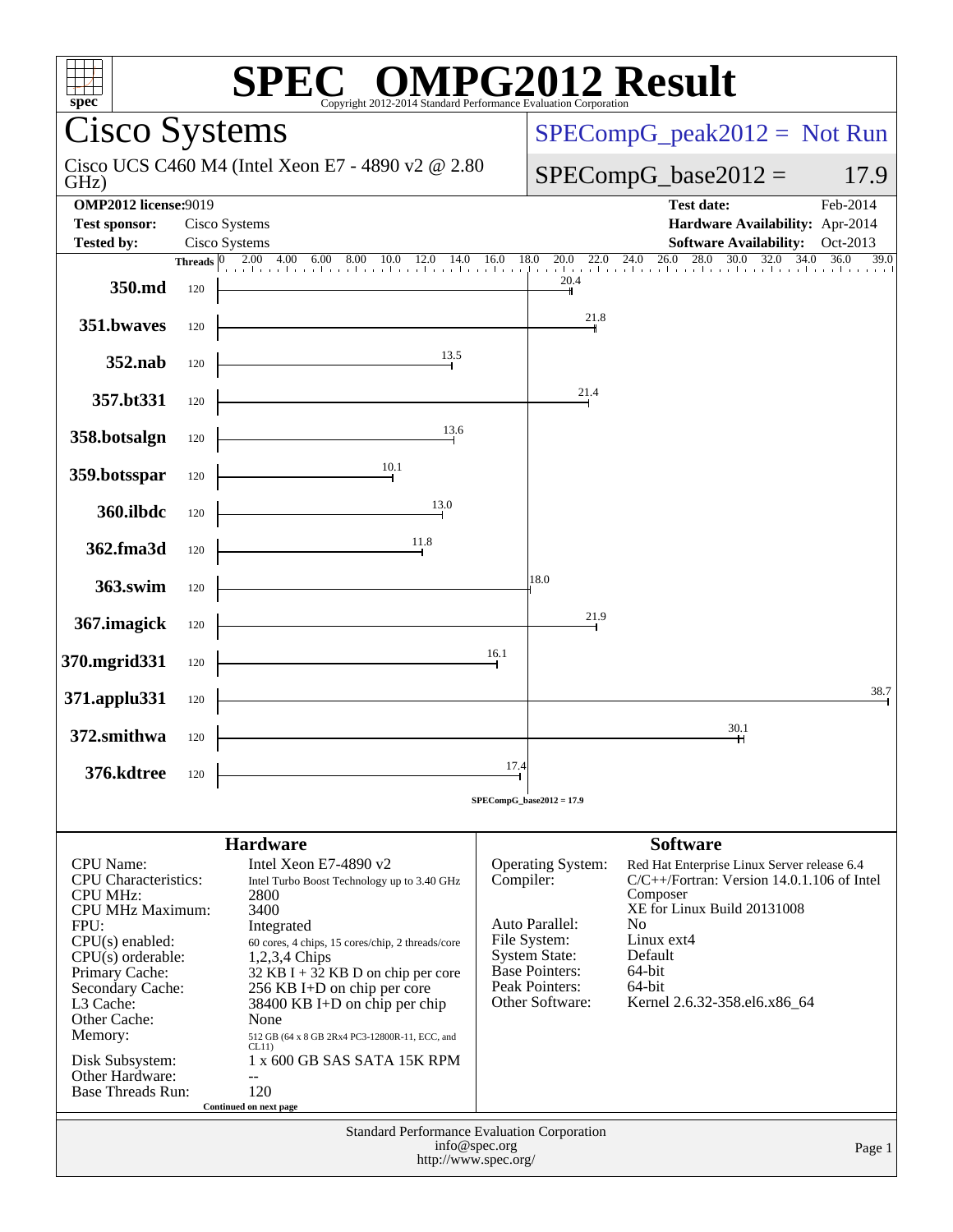

Cisco Systems

GHz) Cisco UCS C460 M4 (Intel Xeon E7 - 4890 v2 @ 2.80 [SPECompG\\_peak2012 =](http://www.spec.org/auto/omp2012/Docs/result-fields.html#SPECompGpeak2012) Not Run

#### $SPECompG_base2012 = 17.9$  $SPECompG_base2012 = 17.9$

**[OMP2012 license:](http://www.spec.org/auto/omp2012/Docs/result-fields.html#OMP2012license)**9019 **[Test date:](http://www.spec.org/auto/omp2012/Docs/result-fields.html#Testdate)** Feb-2014

**[Test sponsor:](http://www.spec.org/auto/omp2012/Docs/result-fields.html#Testsponsor)** Cisco Systems **[Hardware Availability:](http://www.spec.org/auto/omp2012/Docs/result-fields.html#HardwareAvailability)** Apr-2014

**[Tested by:](http://www.spec.org/auto/omp2012/Docs/result-fields.html#Testedby)** Cisco Systems **[Software Availability:](http://www.spec.org/auto/omp2012/Docs/result-fields.html#SoftwareAvailability)** Oct-2013

[Minimum Peak Threads:](http://www.spec.org/auto/omp2012/Docs/result-fields.html#MinimumPeakThreads) [Maximum Peak Threads:](http://www.spec.org/auto/omp2012/Docs/result-fields.html#MaximumPeakThreads)

| <b>Results Table</b>                                                                                                                         |             |                        |       |                |       |                |             |  |                        |              |                |              |                |              |
|----------------------------------------------------------------------------------------------------------------------------------------------|-------------|------------------------|-------|----------------|-------|----------------|-------------|--|------------------------|--------------|----------------|--------------|----------------|--------------|
|                                                                                                                                              | <b>Base</b> |                        |       |                |       |                | <b>Peak</b> |  |                        |              |                |              |                |              |
| <b>Benchmark</b>                                                                                                                             |             | <b>Threads Seconds</b> | Ratio | <b>Seconds</b> | Ratio | <b>Seconds</b> | Ratio       |  | <b>Threads Seconds</b> | <b>Ratio</b> | <b>Seconds</b> | <b>Ratio</b> | <b>Seconds</b> | <b>Ratio</b> |
| 350.md                                                                                                                                       | 120         | 228                    | 20.3  | 227            | 20.4  | 226            | 20.5        |  |                        |              |                |              |                |              |
| 351.bwaves                                                                                                                                   | 120         | 207                    | 21.8  | 207            | 21.8  | 208            | 21.8        |  |                        |              |                |              |                |              |
| $352$ .nab                                                                                                                                   | 120         | 288                    | 13.5  | 288            | 13.5  | 288            | 13.5        |  |                        |              |                |              |                |              |
| 357.bt331                                                                                                                                    | 120         | 221                    | 21.4  | 222            | 21.4  | 221            | 21.4        |  |                        |              |                |              |                |              |
| 358.botsalgn                                                                                                                                 | 120         | 319                    | 13.6  | 319            | 13.6  | 319            | 13.6        |  |                        |              |                |              |                |              |
| 359.botsspar                                                                                                                                 | <b>120</b>  | 519                    | 10.1  | 520            | 10.1  | 521            | 10.1        |  |                        |              |                |              |                |              |
| $360$ .ilbdc                                                                                                                                 | 120         | 274                    | 13.0  | 274            | 13.0  | 275            | 13.0        |  |                        |              |                |              |                |              |
| 362.fma3d                                                                                                                                    | 120         | 322                    | 11.8  | 322            | 11.8  | 322            | 11.8        |  |                        |              |                |              |                |              |
| $363$ .swim                                                                                                                                  | 120         | 251                    | 18.0  | 251            | 18.1  | 251            | 18.0        |  |                        |              |                |              |                |              |
| 367.imagick                                                                                                                                  | 120         | 321                    | 21.9  | 321            | 21.9  | 321            | 21.9        |  |                        |              |                |              |                |              |
| 370.mgrid331                                                                                                                                 | 120         | 274                    | 16.1  | 274            | 16.1  | 274            | 16.1        |  |                        |              |                |              |                |              |
| 371.applu331                                                                                                                                 | 120         | 156                    | 38.7  | 156            | 38.7  | 157            | 38.7        |  |                        |              |                |              |                |              |
| 372.smithwa                                                                                                                                  | 120         | 178                    | 30.1  | 178            | 30.1  | 176            | 30.4        |  |                        |              |                |              |                |              |
| 376.kdtree                                                                                                                                   | <b>120</b>  | 258                    | 17.5  | 258            | 17.4  | 258            | 17.4        |  |                        |              |                |              |                |              |
| Results appear in the order in which they were run. Bold underlined text indicates a median measurement.                                     |             |                        |       |                |       |                |             |  |                        |              |                |              |                |              |
| <b>Platform Notes</b><br>Sysinfo program /opt/omp2012/Docs/sysinfo<br>\$Rev: 395 \$ \$Date:: 2012-07-25 #\$ 8f8c0fe9e19c658963a1e67685e50647 |             |                        |       |                |       |                |             |  |                        |              |                |              |                |              |

 \$Rev: 395 \$ \$Date:: 2012-07-25 #\$ 8f8c0fe9e19c658963a1e67685e50647 running on localhost.localdomain Wed Feb 12 16:53:07 2014

 This section contains SUT (System Under Test) info as seen by some common utilities. To remove or add to this section, see: <http://www.spec.org/omp2012/Docs/config.html#sysinfo>

cache size : 38400 KB

 From /proc/cpuinfo model name : Intel(R) Xeon(R) CPU E7-4890 v2 @ 2.80GHz 4 "physical id"s (chips) 120 "processors" cores, siblings (Caution: counting these is hw and system dependent. The following excerpts from /proc/cpuinfo might not be reliable. Use with caution.) cpu cores : 15 siblings : 30 physical 0: cores 0 1 2 3 4 5 6 7 8 9 10 11 12 13 14 physical 1: cores 0 1 2 3 4 5 6 7 8 9 10 11 12 13 14 physical 2: cores 0 1 2 3 4 5 6 7 8 9 10 11 12 13 14 physical 3: cores 0 1 2 3 4 5 6 7 8 9 10 11 12 13 14

Continued on next page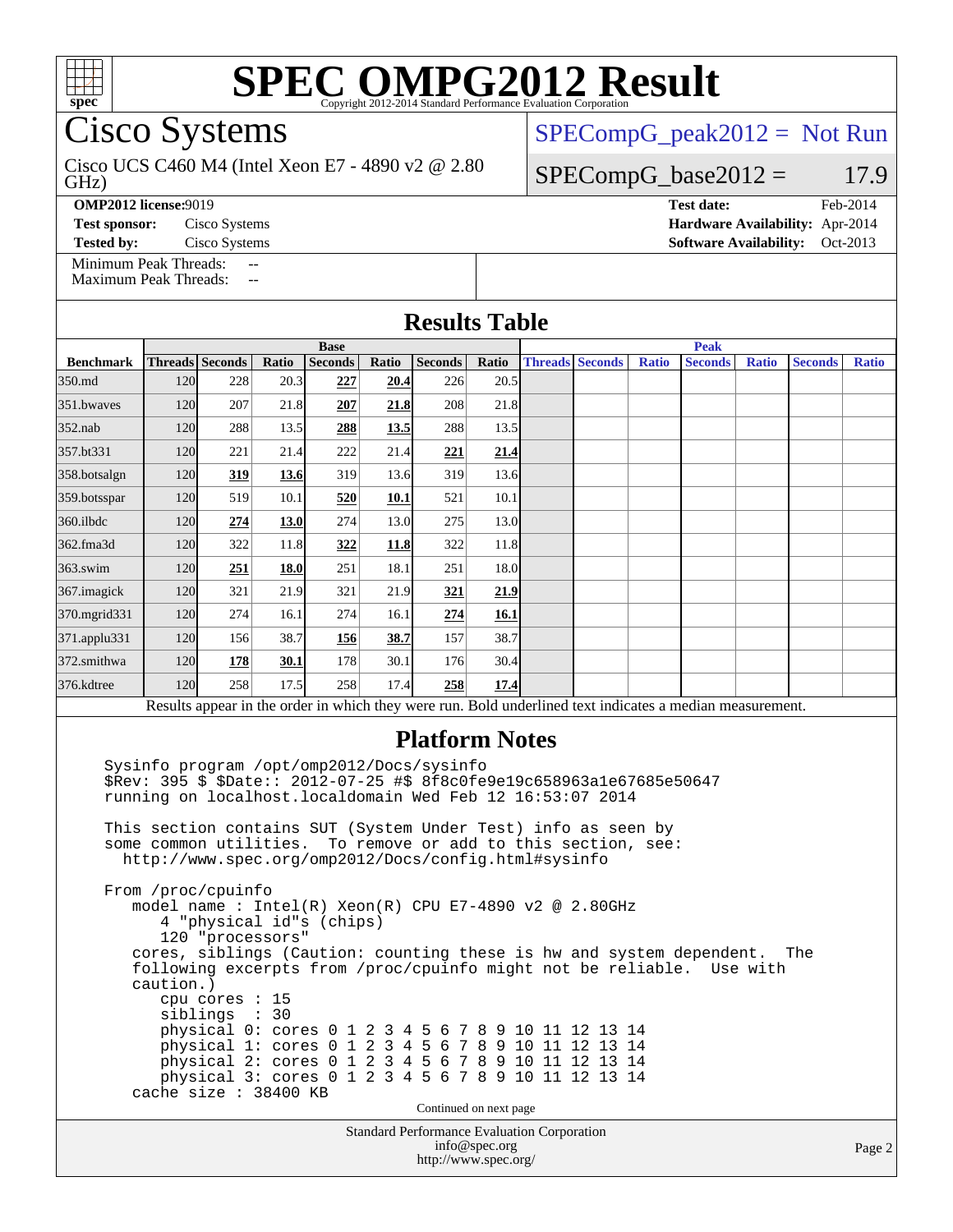

Cisco Systems

 $SPECompG_peak2012 = Not Run$  $SPECompG_peak2012 = Not Run$ 

GHz) Cisco UCS C460 M4 (Intel Xeon E7 - 4890 v2 @ 2.80

 $SPECompG_base2012 = 17.9$  $SPECompG_base2012 = 17.9$ 

**[OMP2012 license:](http://www.spec.org/auto/omp2012/Docs/result-fields.html#OMP2012license)**9019 **[Test date:](http://www.spec.org/auto/omp2012/Docs/result-fields.html#Testdate)** Feb-2014 **[Test sponsor:](http://www.spec.org/auto/omp2012/Docs/result-fields.html#Testsponsor)** Cisco Systems **[Hardware Availability:](http://www.spec.org/auto/omp2012/Docs/result-fields.html#HardwareAvailability)** Apr-2014 **[Tested by:](http://www.spec.org/auto/omp2012/Docs/result-fields.html#Testedby)** Cisco Systems **[Software Availability:](http://www.spec.org/auto/omp2012/Docs/result-fields.html#SoftwareAvailability)** Oct-2013

#### **[Platform Notes \(Continued\)](http://www.spec.org/auto/omp2012/Docs/result-fields.html#PlatformNotes)**

 From /proc/meminfo MemTotal: 529134384 kB HugePages\_Total: 0<br>Hugepagesize: 2048 kB Hugepagesize: /usr/bin/lsb\_release -d Red Hat Enterprise Linux Server release 6.4 (Santiago) From /etc/\*release\* /etc/\*version\* redhat-release: Red Hat Enterprise Linux Server release 6.4 (Santiago) system-release: Red Hat Enterprise Linux Server release 6.4 (Santiago) system-release-cpe: cpe:/o:redhat:enterprise\_linux:6server:ga:server uname -a: Linux localhost.localdomain 2.6.32-358.el6.x86\_64 #1 SMP Tue Jan 29 11:47:41 EST 2013 x86\_64 x86\_64 x86\_64 GNU/Linux run-level 3 Feb 12 16:52 SPEC is set to: /opt/omp2012 Filesystem Type Size Used-Avail Use% Mounted on<br>  $\text{dev/sda2}$  ext4 549G 30G 492G 6% / /dev/sda2 ext4 549G 30G 492G 6% / Additional information from dmidecode: BIOS Cisco Systems, Inc. C460M4.1.5.5.14.020620141111 02/06/2014 Memory: 64x 8 GB 64x 0xCE00 M393B1K70QB0-YK0 8 GB 1333 MHz 2 rank 32x NO DIMM NO DIMM (End of data from sysinfo program)

#### **[General Notes](http://www.spec.org/auto/omp2012/Docs/result-fields.html#GeneralNotes)**

 ======================================================================== BIOS settings notes: Intel Turbo Boost Technology (Turbo) : Enabled CPU Performance set to HPC Frequency Floor set to Disabled Power Technology set to Custom CPU C6 Report set to Enabled Enhanced Halt State (C1E) set to Disabled Package C State Limit set to C0/C1 State Memory RAS Configuration set to Maximum Performance DRAM Clock Throttling set to Balanced echo never > /sys/kernel/mm/redhat\_transparent\_hugepage/enabled ======================================================================== General OMP Library Settings KMP\_LIBRARY=throughput KMP\_STACKSIZE=190M Continued on next page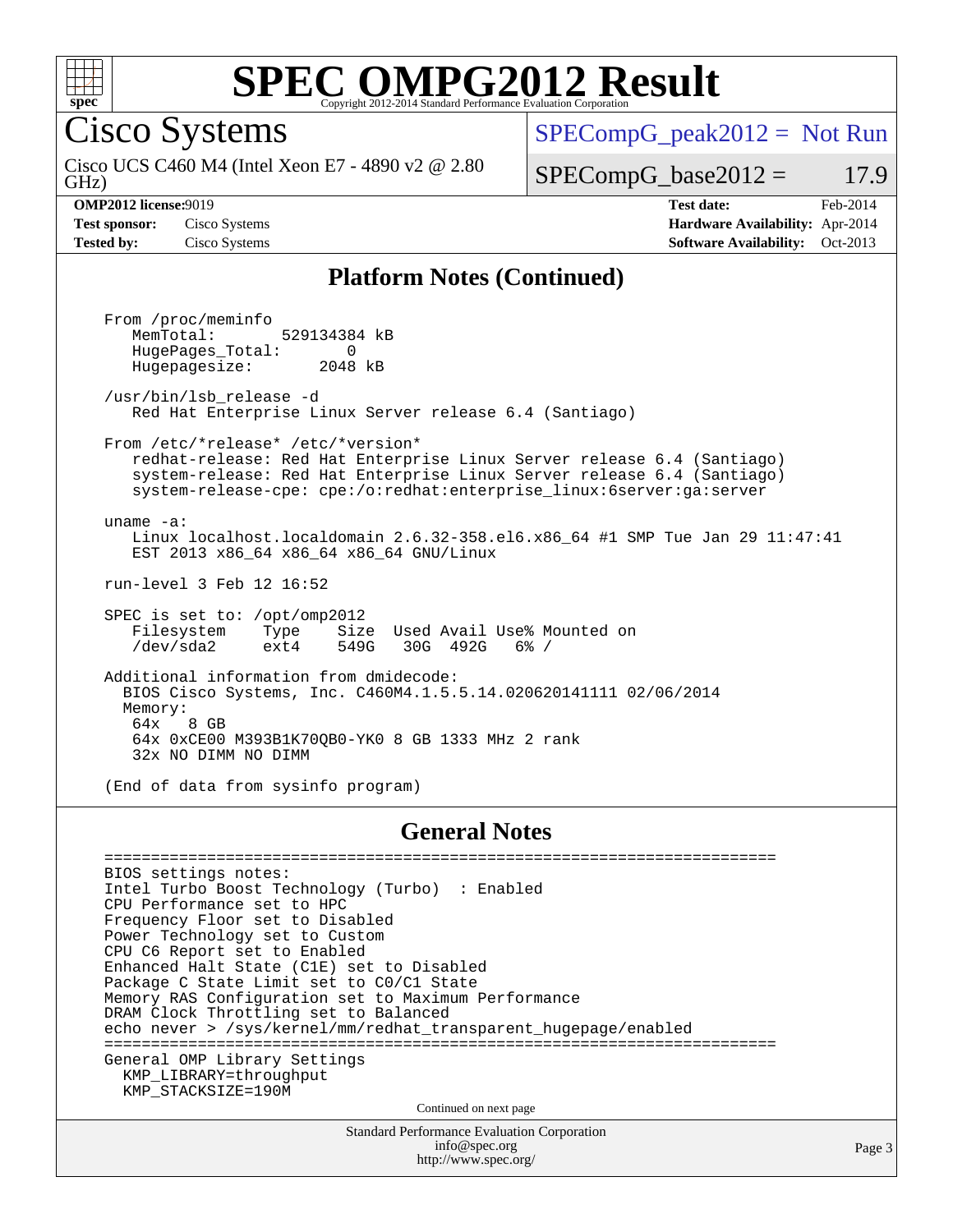

Cisco Systems

GHz) Cisco UCS C460 M4 (Intel Xeon E7 - 4890 v2 @ 2.80  $SPECompG_peak2012 = Not Run$  $SPECompG_peak2012 = Not Run$ 

 $SPECompG_base2012 = 17.9$  $SPECompG_base2012 = 17.9$ 

**[Test sponsor:](http://www.spec.org/auto/omp2012/Docs/result-fields.html#Testsponsor)** Cisco Systems **[Hardware Availability:](http://www.spec.org/auto/omp2012/Docs/result-fields.html#HardwareAvailability)** Apr-2014

**[OMP2012 license:](http://www.spec.org/auto/omp2012/Docs/result-fields.html#OMP2012license)**9019 **[Test date:](http://www.spec.org/auto/omp2012/Docs/result-fields.html#Testdate)** Feb-2014 **[Tested by:](http://www.spec.org/auto/omp2012/Docs/result-fields.html#Testedby)** Cisco Systems **[Software Availability:](http://www.spec.org/auto/omp2012/Docs/result-fields.html#SoftwareAvailability)** Oct-2013

#### **[General Notes \(Continued\)](http://www.spec.org/auto/omp2012/Docs/result-fields.html#GeneralNotes)**

 KMP\_BLOCKTIME=infinite OMP\_DYNAMIC=FALSE OMP\_NESTED=FALSE OMP\_SCHEDULE=static

 ======================================================================== General base OMP Library Settings KMP\_AFFINITY=compact,0,granularity=fine

### ========================================================================

### **[Base Compiler Invocation](http://www.spec.org/auto/omp2012/Docs/result-fields.html#BaseCompilerInvocation)**

[C benchmarks](http://www.spec.org/auto/omp2012/Docs/result-fields.html#Cbenchmarks): [icc](http://www.spec.org/omp2012/results/res2014q1/omp2012-20140227-00046.flags.html#user_CCbase_intel_icc_a87c68a857bc5ec5362391a49d3a37a6)

[C++ benchmarks:](http://www.spec.org/auto/omp2012/Docs/result-fields.html#CXXbenchmarks) [icpc](http://www.spec.org/omp2012/results/res2014q1/omp2012-20140227-00046.flags.html#user_CXXbase_intel_icpc_2d899f8d163502b12eb4a60069f80c1c)

[Fortran benchmarks](http://www.spec.org/auto/omp2012/Docs/result-fields.html#Fortranbenchmarks): [ifort](http://www.spec.org/omp2012/results/res2014q1/omp2012-20140227-00046.flags.html#user_FCbase_intel_ifort_8a5e5e06b19a251bdeaf8fdab5d62f20)

### **[Base Portability Flags](http://www.spec.org/auto/omp2012/Docs/result-fields.html#BasePortabilityFlags)**

 350.md: [-FR](http://www.spec.org/omp2012/results/res2014q1/omp2012-20140227-00046.flags.html#user_baseFPORTABILITY350_md_f-FR) 357.bt331: [-mcmodel=medium](http://www.spec.org/omp2012/results/res2014q1/omp2012-20140227-00046.flags.html#user_basePORTABILITY357_bt331_f-mcmodel_3a41622424bdd074c4f0f2d2f224c7e5) 363.swim: [-mcmodel=medium](http://www.spec.org/omp2012/results/res2014q1/omp2012-20140227-00046.flags.html#user_basePORTABILITY363_swim_f-mcmodel_3a41622424bdd074c4f0f2d2f224c7e5) 367.imagick: [-std=c99](http://www.spec.org/omp2012/results/res2014q1/omp2012-20140227-00046.flags.html#user_baseCPORTABILITY367_imagick_f-std_2ec6533b6e06f1c4a6c9b78d9e9cde24)

## **[Base Optimization Flags](http://www.spec.org/auto/omp2012/Docs/result-fields.html#BaseOptimizationFlags)**

[C benchmarks](http://www.spec.org/auto/omp2012/Docs/result-fields.html#Cbenchmarks):

[-O2](http://www.spec.org/omp2012/results/res2014q1/omp2012-20140227-00046.flags.html#user_CCbase_f-O2) [-openmp](http://www.spec.org/omp2012/results/res2014q1/omp2012-20140227-00046.flags.html#user_CCbase_f-openmp) [-ipo](http://www.spec.org/omp2012/results/res2014q1/omp2012-20140227-00046.flags.html#user_CCbase_f-ipo_84062ab53814f613187d02344b8f49a7) [-xAVX](http://www.spec.org/omp2012/results/res2014q1/omp2012-20140227-00046.flags.html#user_CCbase_f-xAVX) [-ansi-alias](http://www.spec.org/omp2012/results/res2014q1/omp2012-20140227-00046.flags.html#user_CCbase_f-ansi-alias)

[C++ benchmarks:](http://www.spec.org/auto/omp2012/Docs/result-fields.html#CXXbenchmarks) [-O2](http://www.spec.org/omp2012/results/res2014q1/omp2012-20140227-00046.flags.html#user_CXXbase_f-O2) [-openmp](http://www.spec.org/omp2012/results/res2014q1/omp2012-20140227-00046.flags.html#user_CXXbase_f-openmp) [-ipo](http://www.spec.org/omp2012/results/res2014q1/omp2012-20140227-00046.flags.html#user_CXXbase_f-ipo_84062ab53814f613187d02344b8f49a7) [-xAVX](http://www.spec.org/omp2012/results/res2014q1/omp2012-20140227-00046.flags.html#user_CXXbase_f-xAVX) [-ansi-alias](http://www.spec.org/omp2012/results/res2014q1/omp2012-20140227-00046.flags.html#user_CXXbase_f-ansi-alias)

[Fortran benchmarks](http://www.spec.org/auto/omp2012/Docs/result-fields.html#Fortranbenchmarks):

[-O2](http://www.spec.org/omp2012/results/res2014q1/omp2012-20140227-00046.flags.html#user_FCbase_f-O2) [-openmp](http://www.spec.org/omp2012/results/res2014q1/omp2012-20140227-00046.flags.html#user_FCbase_f-openmp) [-ipo](http://www.spec.org/omp2012/results/res2014q1/omp2012-20140227-00046.flags.html#user_FCbase_f-ipo_84062ab53814f613187d02344b8f49a7) [-xAVX](http://www.spec.org/omp2012/results/res2014q1/omp2012-20140227-00046.flags.html#user_FCbase_f-xAVX) [-align array64byte](http://www.spec.org/omp2012/results/res2014q1/omp2012-20140227-00046.flags.html#user_FCbase_f-align_c9377f996e966d652baaf753401d4725)

The flags file that was used to format this result can be browsed at <http://www.spec.org/omp2012/flags/Intel-ic13.0-linux64.20130910.html>